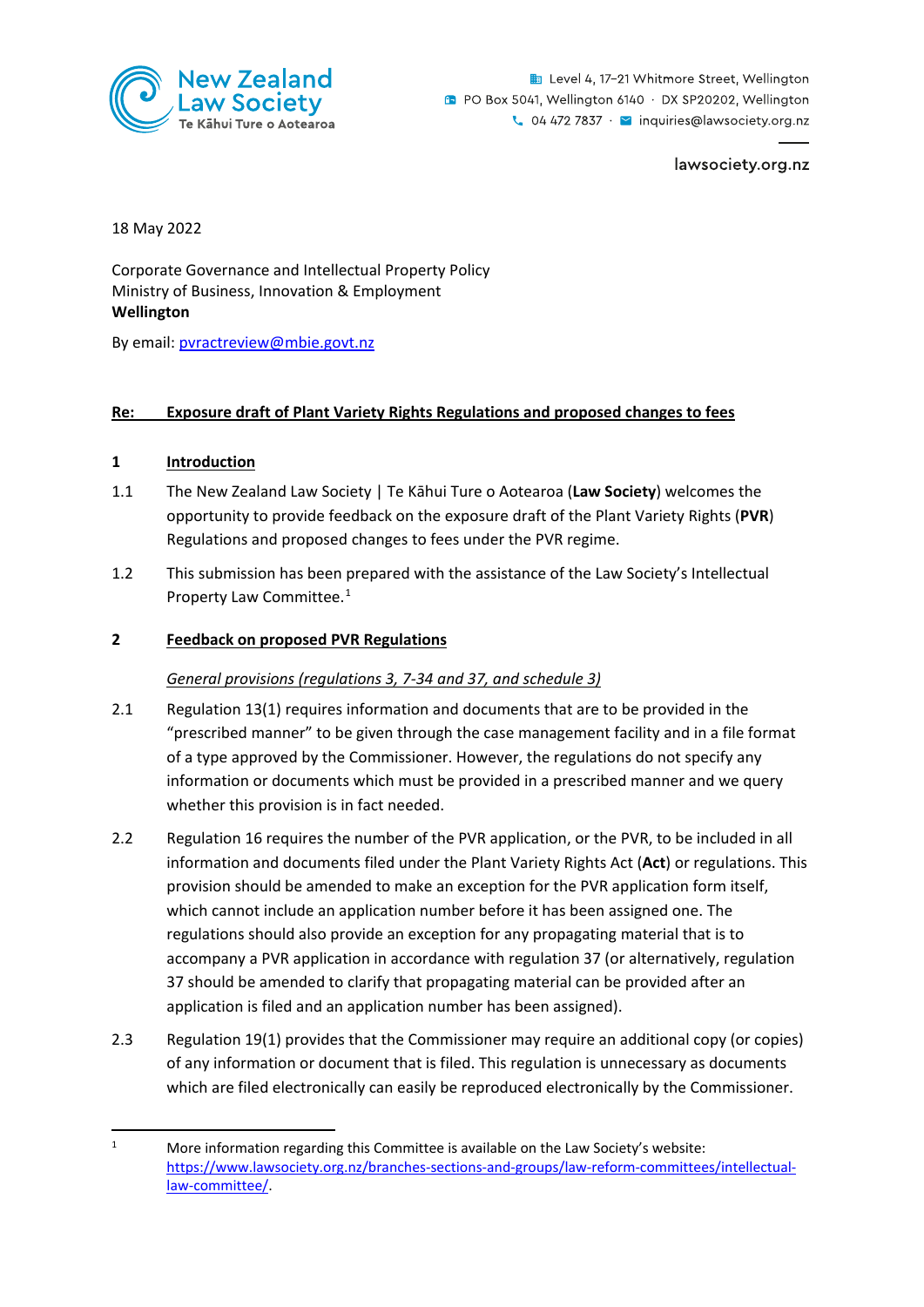Regulation 19 only requires one section which provides that the Commissioner may require documents that are filed electronically to be provided in hardcopy, or in a different format.

## *Recognising certain persons as agent (regulation 31)*

- 2.4 The PVR scheme has, since its inception, been used by many small and medium-sized enterprises (**SMEs**) acting as their own agents and as agents for overseas breeders with whom they have a commercial relationship. These SMEs may be unfamiliar with the proposed procedural changes, as well as the case management system now provided for in the regulations. As a result, they may require some training in order to be able to discharge their functions as 'agents'.
- 2.5 Regulation 31(2) provides that the Commissioner may refuse to recognise a person as an agent for a number of reasons, but lack of knowledge/training is not among the listed reasons. In contrast, Australian legislation requires every applicant to nominate an approved person (i.e., an agent) who has been accredited by the Registrar of Plant Breeder's Rights.<sup>[2](#page-1-0)</sup>
- 2.6 We do not hold a view as to whether New Zealand legislation should similarly require applicants to nominate an agent. However, given the extent of the powers that will be granted to agents by these regulations,<sup>[3](#page-1-1)</sup> we consider that regulation 31(2) should be amended to allow the Commissioner to refuse to recognise as an agent, any person who:
	- (a) is not a lawyer; or
	- (b) has not undergone appropriate training (for example, training similar to that undertaken by Qualified Persons in Australia).

# *Provisions relating to PVR applications (regulations 35-44 and 48)*

- 2.7 The Law Society has previously raised concerns regarding the ability of the IPONZ computer system to accurately reproduce coloured photographs which are submitted digitally.<sup>[4](#page-1-2)</sup> Regulation 36 requires a "satisfactory" photograph to be filed, but there ought to be a further requirement for the photograph to be accurately reproduced by IPONZ.
- 2.8 Regulation 93 grants the Commissioner the power to temporarily waive requirements for filing PVR applications, provided the applicant takes necessary actions to comply with relevant regulations "as soon as practicable after the application is filed".<sup>[5](#page-1-3)</sup> The regulations could be improved by prescribing a timeframe for the applicant to take necessary actions to comply with the relevant regulations (rather than being required to do so "as soon as practicable after the application is filed").

<span id="page-1-0"></span><sup>2</sup> Section 26(2)(i) of the Plant Breeders' Rights Act 1994 (Australia) requires an application for a plant breeder's right to contain the name of an "approved person" who will verify the particulars in the application, supervise any test growing and verify descriptions of the plant variety. Section 8 of this Act requires an "approved person" to be designated as such by the Registrar.

<span id="page-1-1"></span><sup>3</sup> For example, regulation 28 provides that an agent may act for their principal in any proceeding in accordance with the regulations or take any step (including the signing of documents) on behalf of the principal.

<span id="page-1-2"></span>Law Society submission on MBIE's *Plant Variety Rights Act 1987: Proposed Regulations* consultation paper, at page 2 (copy available here: [https://www.lawsociety.org.nz/assets/Law-Reform-](https://www.lawsociety.org.nz/assets/Law-Reform-Submissions/Plant-Variety-Rights-Act-1987-proposed-regs.pdf)Submissions/Plant-Variety-Rights-Act[-1987-proposed-regs.pdf\)](https://www.lawsociety.org.nz/assets/Law-Reform-Submissions/Plant-Variety-Rights-Act-1987-proposed-regs.pdf).

<span id="page-1-3"></span>Regulation 93(1).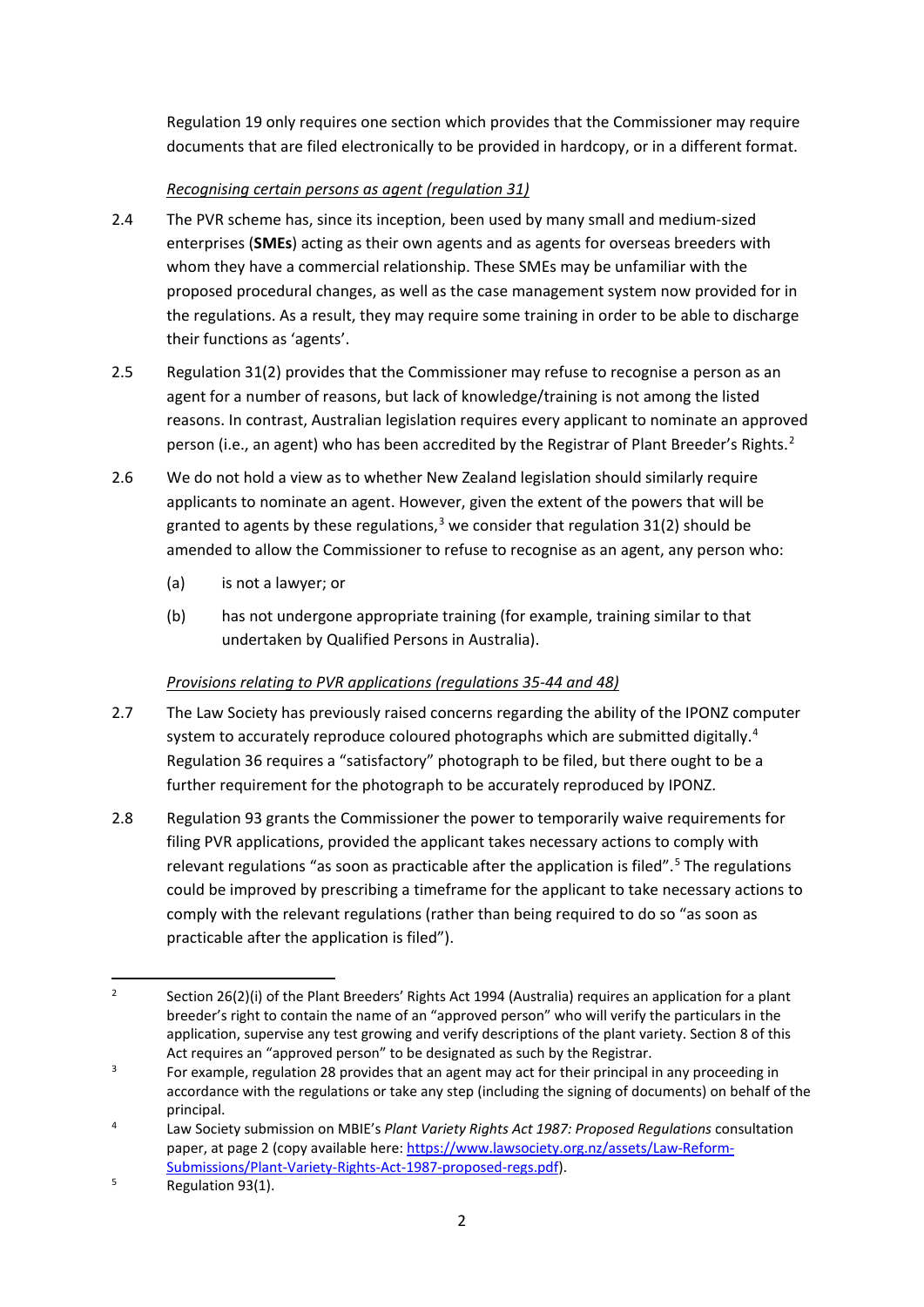2.9 The Commissioner should also have the power to extend this timeframe if it is not practicable to comply with the relevant regulations in the prescribed period (for example, if an application is to be accompanied by propagating material which is being sourced from a specific region and it is out of season for sourcing that material).

## *Opposition to grant of a PVR (regulations 45-47)*

2.10 Regulation 46(1) should be amended to refer to section 49(2)(b)(i) of the Act only. Section 49(2)(b)(ii) provides that all oppositions other than those relating to denominations can be filed at any time before grant.

## *Cancellation, nullification and surrender of PVRs (regulations 52-58)*

- 2.11 Regulations 52 to 54 set out the procedure for determining applications for cancelation or nullification of a PVR. The procedure involves making a determination based on evidence, usually in the form of documents. However, it may be necessary to conduct growing trials to provide the evidence that the variety in question is distinct, uniform or stable.
- 2.12 In recognition of this requirement, the Plant Breeders' Rights Act 1994 (Australia) provides that the Registrar may require test growing of plants to determine: [6](#page-2-0)
	- (a) if a plant variety is eligible for the grant of a plant breeder's right;
	- (b) an objection to a pending application; or
	- (c) a revocation request.
- 2.13 Under the proposed New Zealand legislation, the Commissioner will have the power, under section 69(2) of the Act, to request the PVR holder to provide propagating material for the purpose of exercising the Commissioner's functions, duties, or powers under the Act. The Commissioner would determine if a variety is no longer uniform and stable (section 76(1) of the Act) or novel and distinct (section 76(2) of the Act). Growing trials may be required to undertake this exercise, but the time limits set out in regulation 53 make no allowance for establishing trials or setting realistic timetables for doing so.
- 2.14 The regulations should therefore provide that the Commissioner, in consultation with the parties, should be able to set the conditions for a trial and a timetable for conducting the trial if a trial is required to determine if the plant variety is uniform and distinct, or if the variety was no longer distinct at the date of the application.

# *Restoration of lapsed PVR applications and cancelled PVRs (regulations 59-70)*

- 2.15 Section 95 of the Act and regulation 65 set out the process for making an application to restore a cancelled PVR, and permit applications to be made by the person who was the PVR holder immediately before it was cancelled (the **grantee**).[7](#page-2-1)
- 2.16 A grantee cannot make an application for restoration or file evidence (as required under regulation 65(2)) if they have assigned the PVR to an assignee before it lapsed, or if the grantee has since been wound up. In the context of lapsed patents, practitioners have

<span id="page-2-0"></span><sup>6</sup> <sup>6</sup> Plant Breeders' Rights Act 1994 (Australia), section 37.

<span id="page-2-1"></span>Section 95(1) of the Act and regulation 65(4).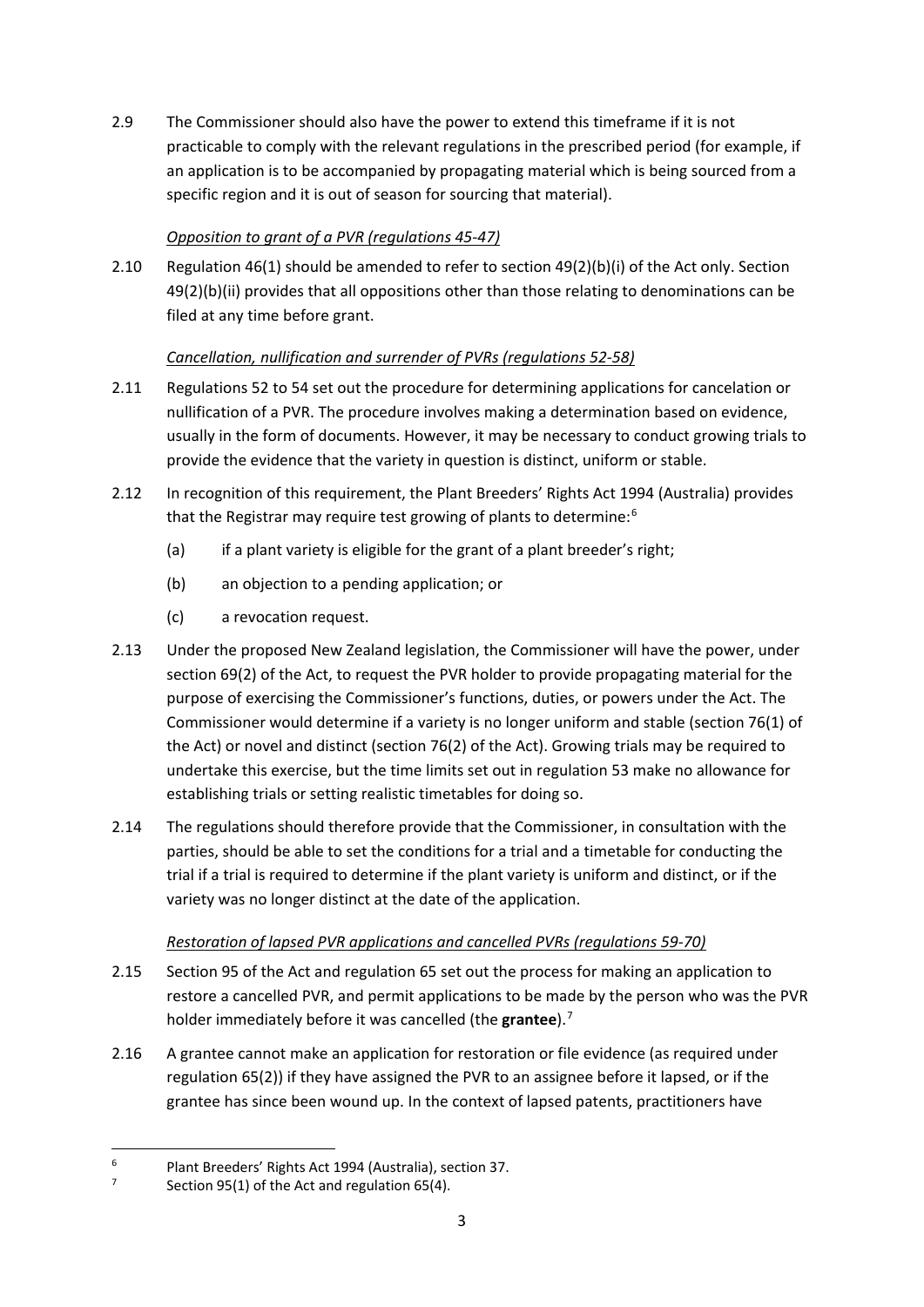observed that the failure to pay a renewal fee is not uncommon where multiple patents are being assigned at the same time, and similar circumstances may arise where multiple PVRs are being assigned at the same time.

2.17 It should therefore be possible for an assignee to make an application for restoration where the assignment is recorded at the time the application is made. There is no policy reason to suggest that a restoration application must only be made by a grantee, when an assignee similarly has the motivation to make such an application, and the grantee has disposed of the grant, or no longer legally exists.

### *Compulsory licences (regulations 71-75)*

- 2.18 Section 111(3) of the Act states that the procedures for amending or revoking a compulsory licence may be set out in the regulations. However, the regulations do not prescribe any procedures apart from a requirement for applications to include the name and address (including address for service) of the applicant and "sufficient information to enable the Commissioner to identify the compulsory licence to which the application relates to".<sup>[8](#page-3-0)</sup> Given the elaborate procedures in regulations 71 to 74 for granting a compulsory licence, it seems inconsistent not to provide for the procedure for amending or revoking a compulsory licence. We invite therefore officials to consider including appropriate regulations to address this gap.
- 2.19 Regulation 71 prescribes the matters which must be included in an application for a compulsory licence for a protected variety (regulation 71(1)), and requires the applicant and the Commissioner to send a copy of the application to the PVR holder (regulation 71(2)). There does not seem to be any need for the applicant to send a copy of the application to the PVR holder because the Commissioner is required to send a copy to the PVR holder, and the time for filing a counterstatement starts when the PVR holder receives the copy that is sent by the Commissioner.<sup>[9](#page-3-1)</sup> Additionally, the PVR holder is not required to send a copy of the counterstatement to the applicant. The words "applicant and the" should therefore be deleted from the first line of regulation 71(2).
- 2.20 Lastly, we note that the reference to "holders" in regulation 74(4) should be corrected to "holder's".

## *PVR register (regulations 76-88)*

2.21 Regulation 79(2)(a), which would allow the Commissioner to refuse access to the PVR register on the ground of it being not practical to provide such access, is indeterminant and open to misuse. We query whether this provision simply seeks to delay access to the register in the event of a natural disaster, a pandemic, a fire, or the like (rather than prevent access altogether). We also note that the information contained within the register is likely to be 'official information' (as defined in the Official Information Act 1982 (**OIA**)) which will need to be made available in response to a request is made under that Act. We therefore invite officials to consider amending these regulations to clarify that requests may be delayed in

<span id="page-3-0"></span><sup>8</sup>  $\frac{8}{9}$  Regulation 75.

<span id="page-3-1"></span>Regulation 72(1).